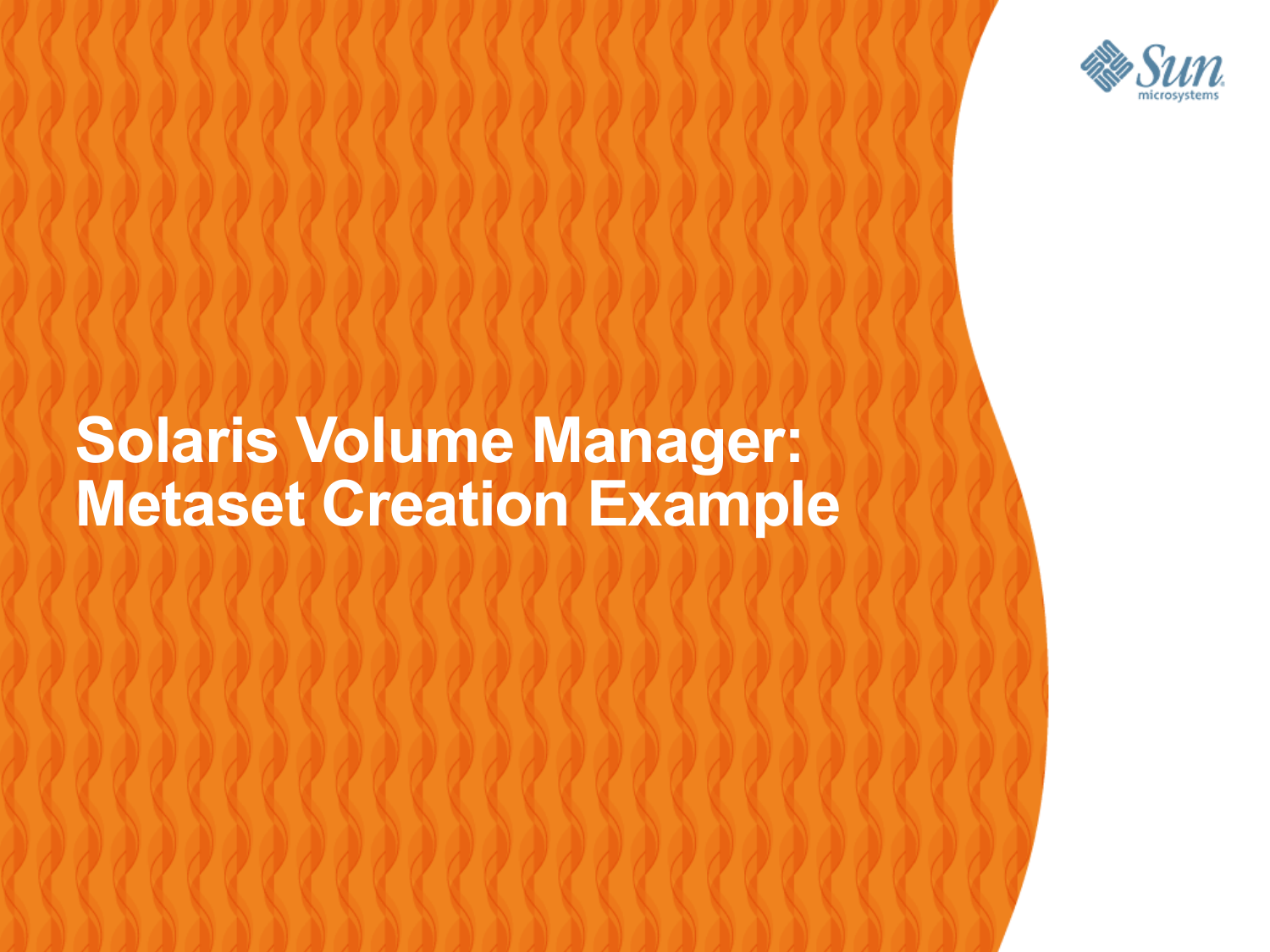

#### **Overview**

- Hardware Configuration
- Command Execution
- Resulting system configuration
- Replica changes

`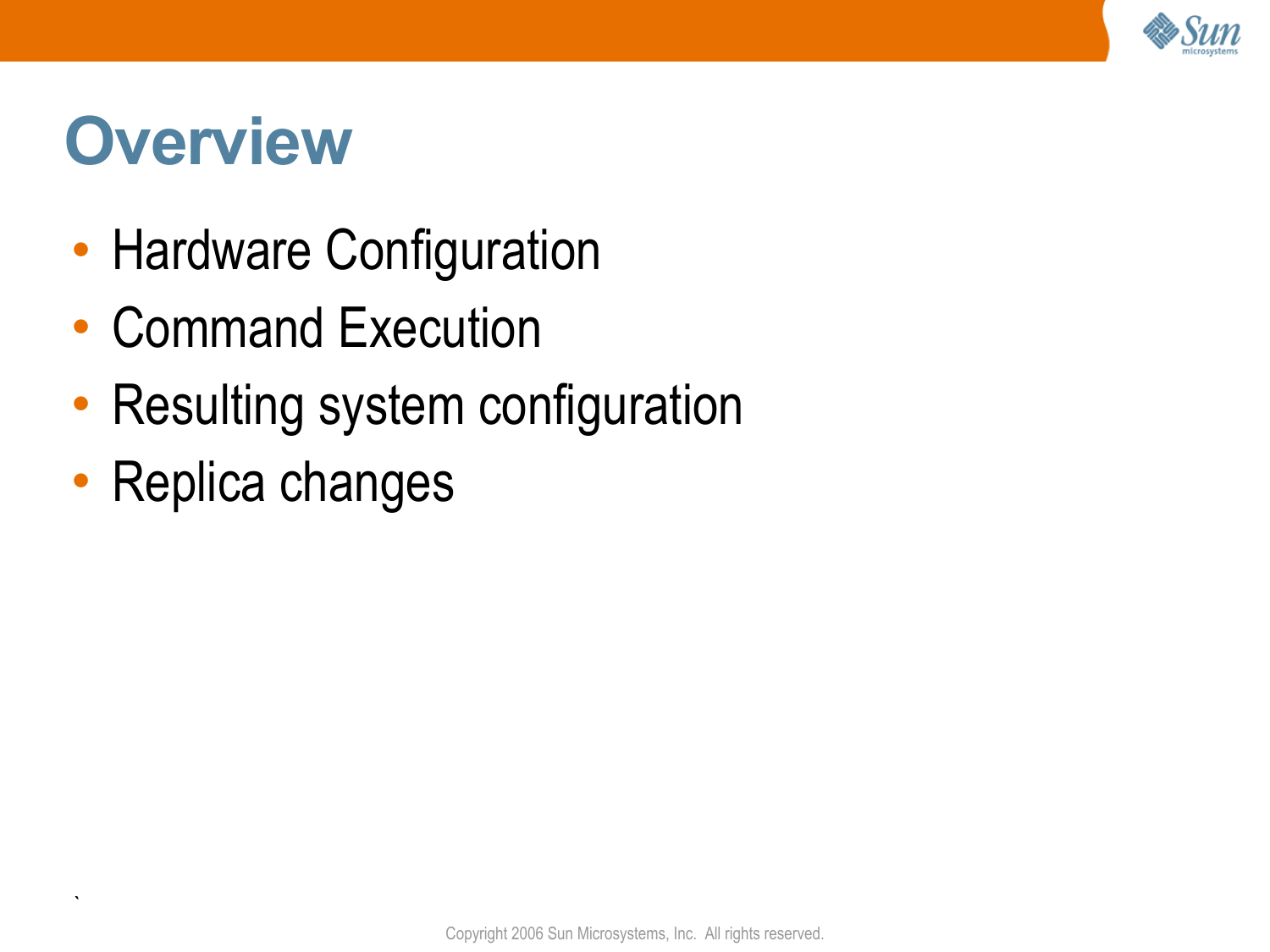

#### **Hardware Configuration**



Copyright 2006 Sun Microsystems, Inc. All rights reserved.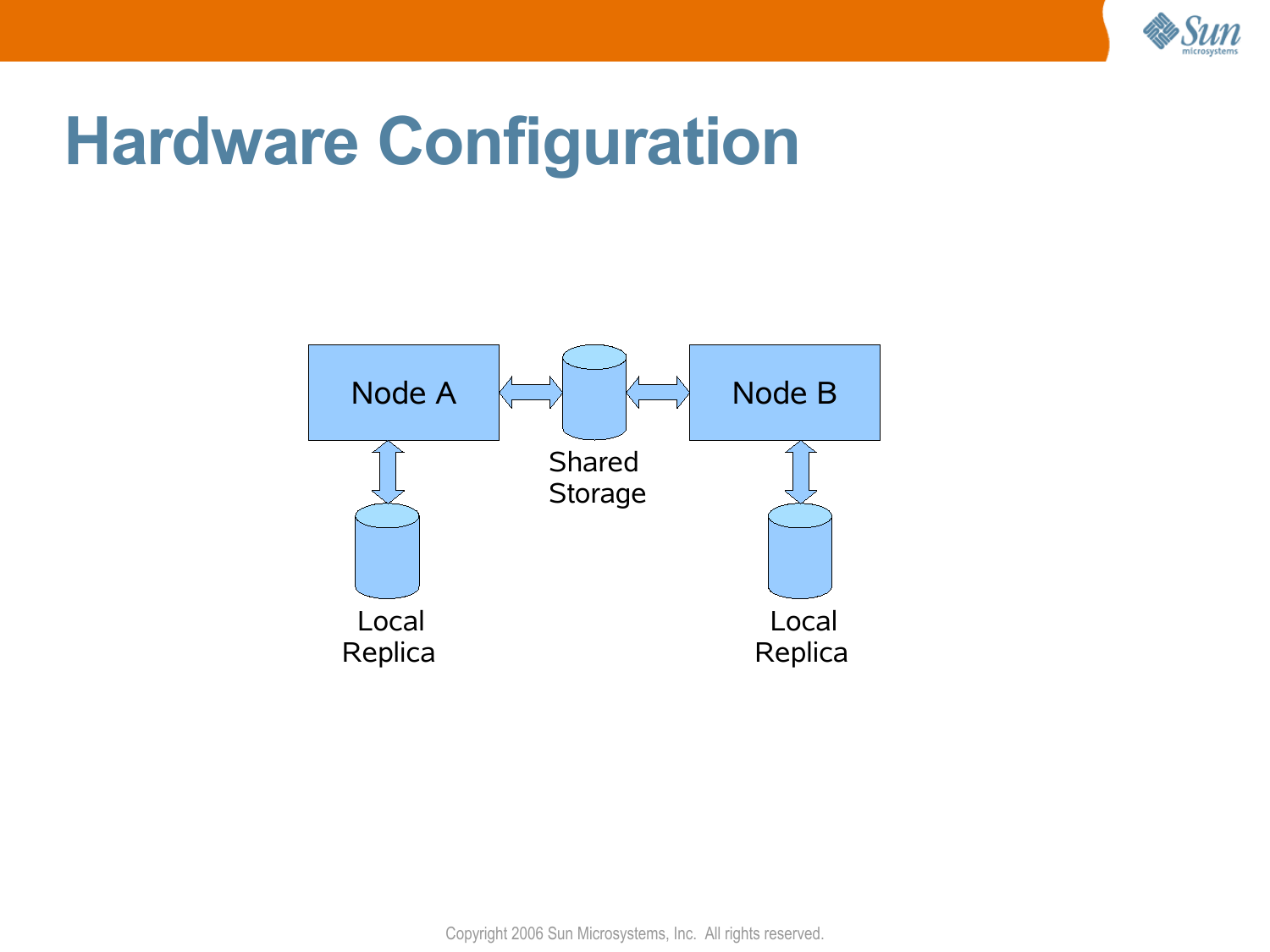

#### **Commands Executed**

- Create local replicas on NodeA and NodeB
- Command:
	- metaset -s foo -ah NodeA NodeB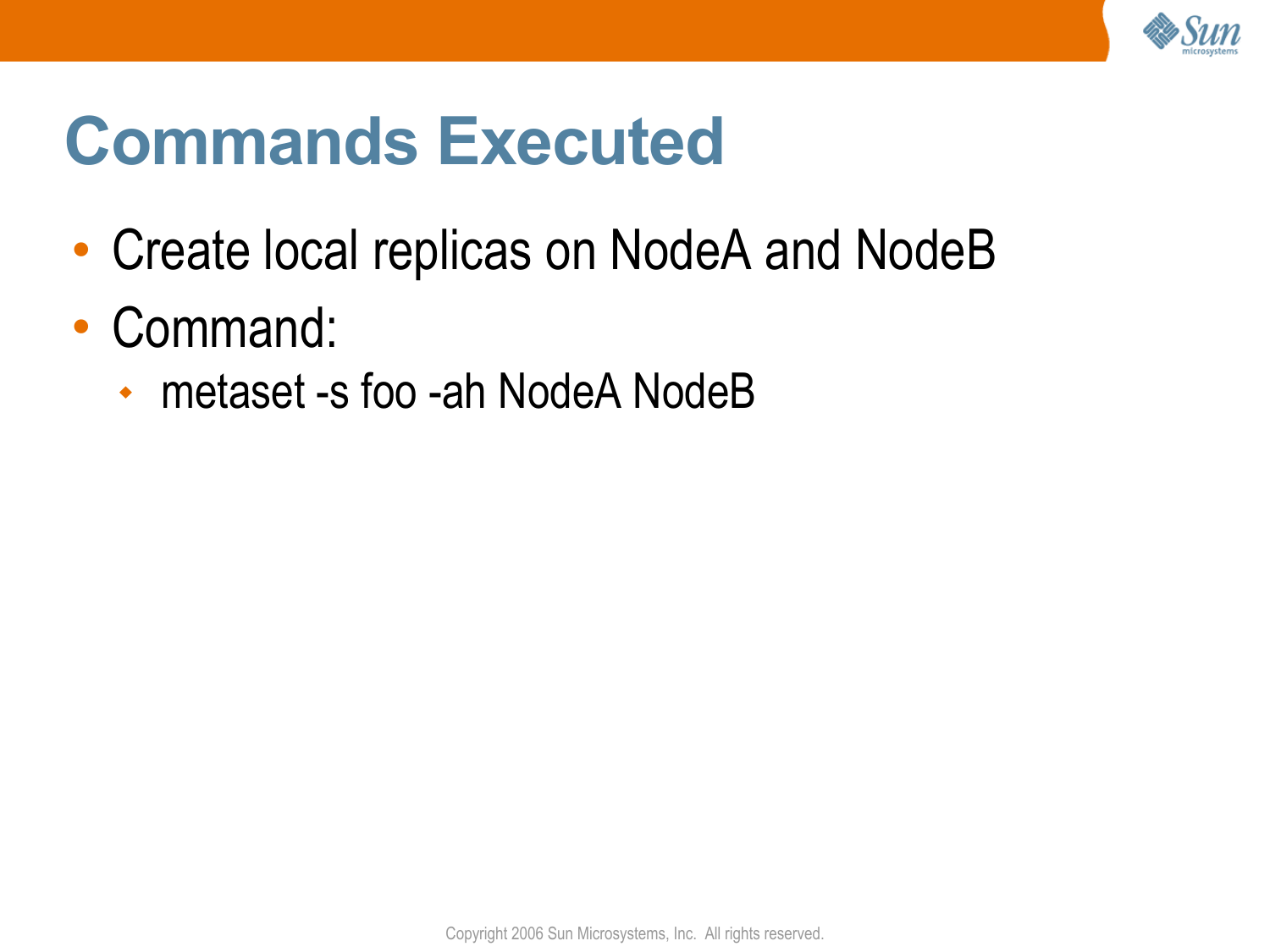

## **Resulting metaconfiguration**

#### • NodeA & NodeB

Set name = foo, Set number = 1

Host Owner **NodeA** NodeB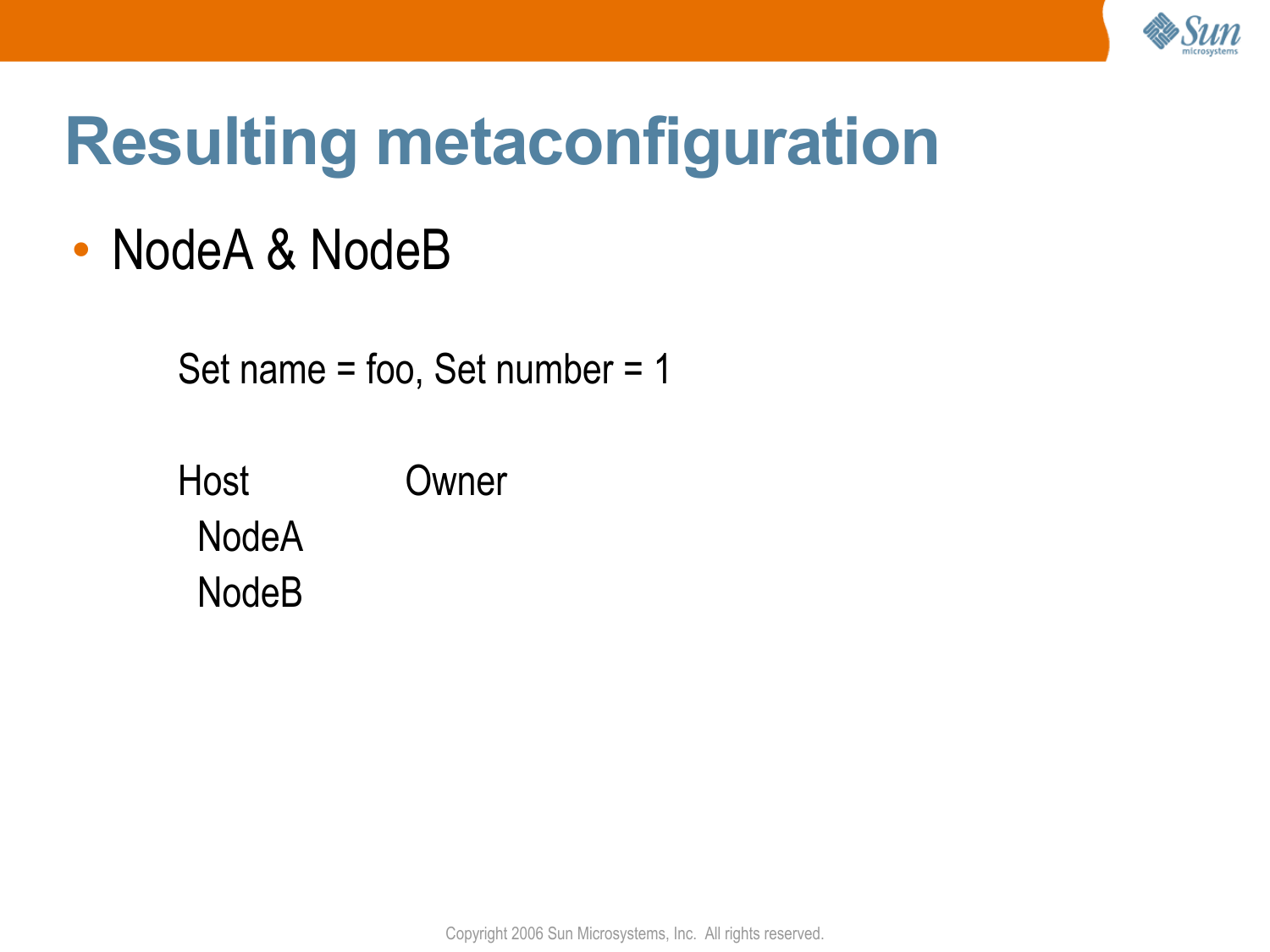

#### **Replica changes**

• The only change will be the addition of a set record into each of the nodes' local replicas:

```
Copyright 2006 Sun Microsystems, Inc. All rights reserved.
RecId 0x00000003: Type:USER [0005] Type2: Set Size = 1212
   sr_revision=0x00010000 sr_flags=0x80000000 sr_selfid=0x00000003
   sr_genid=2 sr_setno=1 sr_setname="foo"
   sr_ctime=Wed Jan 11 14:18:38 2006
        1137014318 [ 359139]
   sr_mhiargs.mh_ff=1000
   sr_mhiargs.mh_tk.reinstate_resv_delay=6000
   sr_mhiargs.mh_tk.min_ownership_delay=6000
   sr_mhiargs.mh_tk.max_ownership_delay=30000
   sr_driverec=0x00000000
   sr_med.n_cnt=0
       sr_med.n_lst[0].a_cnt=0
       sr_med.n_lst[1].a_cnt=0
       sr_med.n_lst[2].a_cnt=0
   sr_nodes[0]="NodeA"
   sr_nodes[1]="NodeB"
```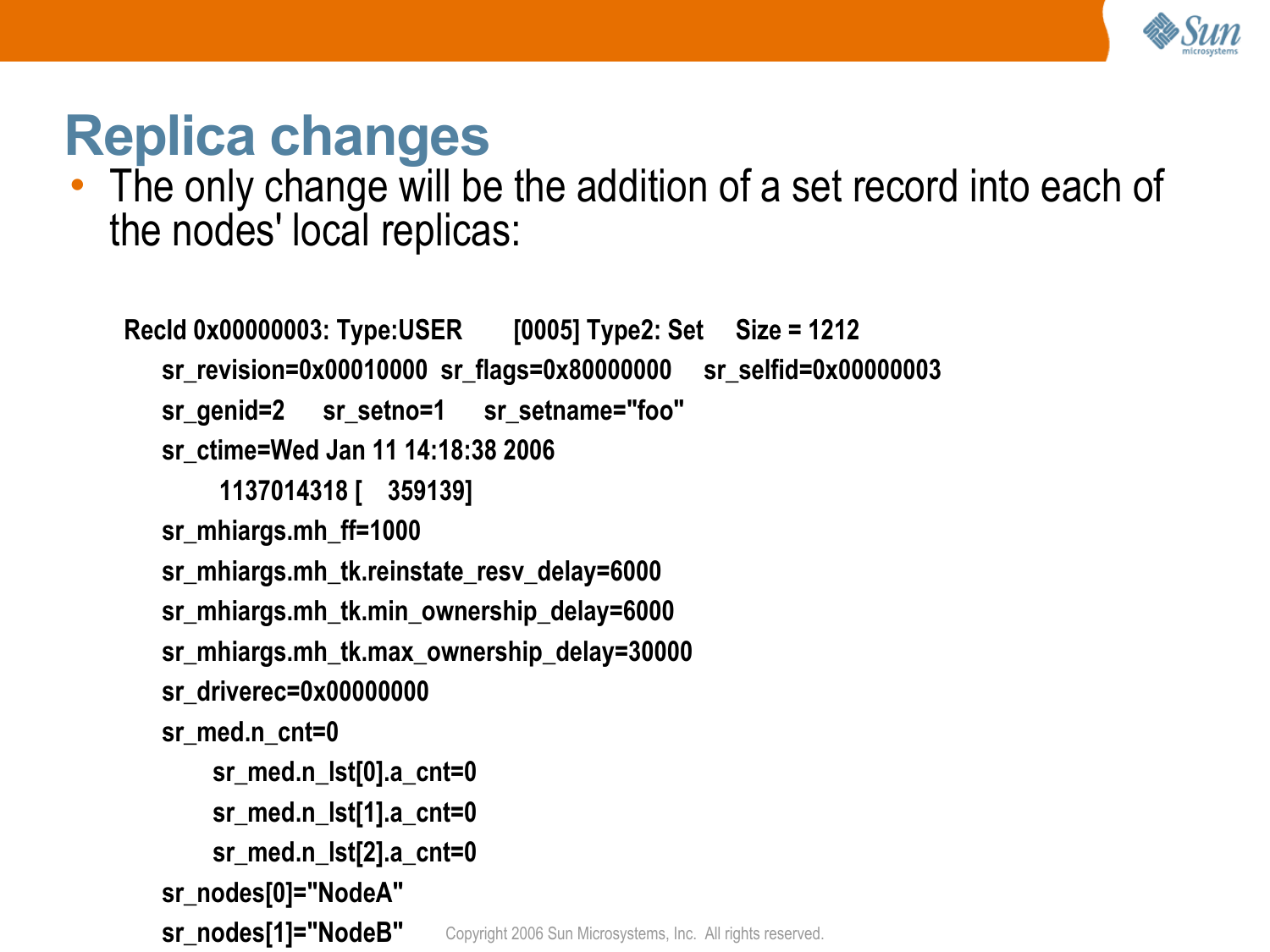

## **Diskset operations through metaset**

- Operations to create disksets and add/delete nodes, disks, and mediators require that all of the nodes in the diskset contain identical information in their local replicas
	- These operations require additional coordination across hosts (eg. Ensuring that a set number and name are not currently used on any of the potential nodes in a diskset before allowing creation of that diskset
- This coordination is done through the daemon, rpc.metad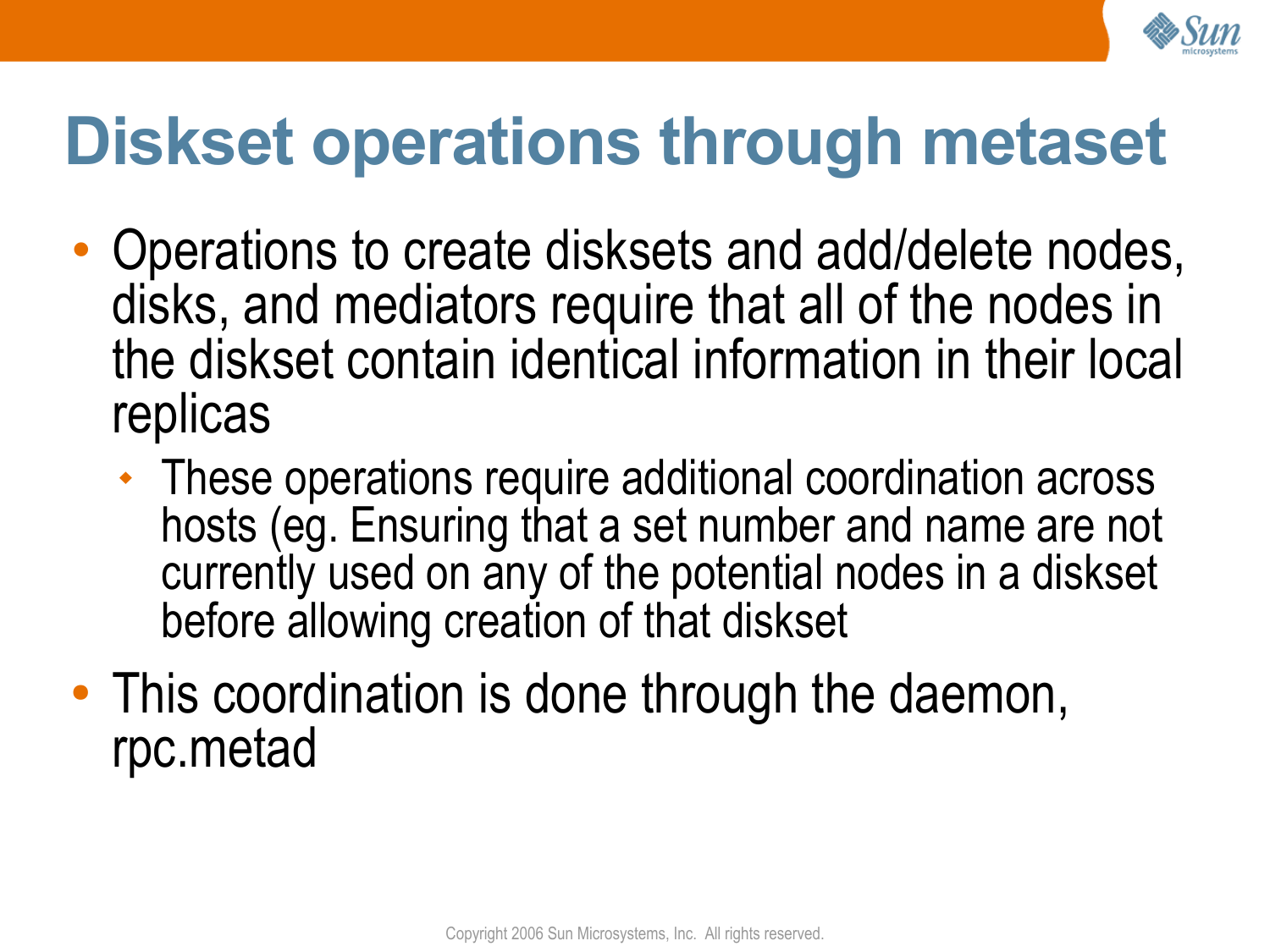

#### **Code Structure for RPC calls in metad** • Versioned

- Rolling upgrade support in SunCluster was a major factor in making this change. SunCluster will no longer support rolling upgrade.
- Interfaces
	- ➢ When metarpcopen is called it returns a client handle, CLIENT. This contains the interface version number.
- Over-the-wire structures
	- ➢ A version number is included in the over-the-wire structure
- Code Flow
	- Copyright 2006 Sun Microsystems, Inc. All rights reserved. • Calls are very similar – walking through one will give great insight into how almost all are structured and operate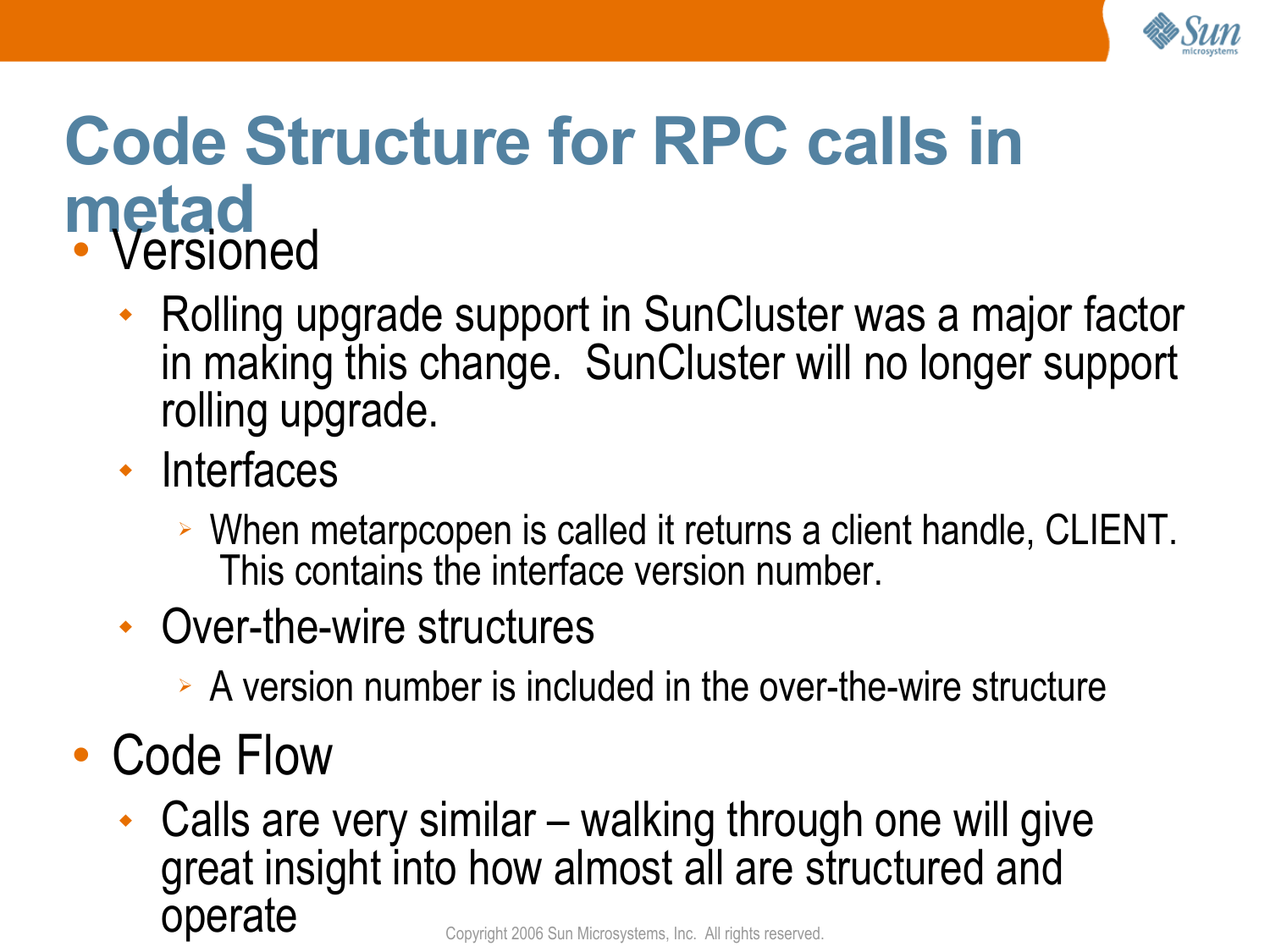

#### **RPC Code Flow**

- Clnt\_\*
	- Entry point for rpc encapsulation
	- Different classes of rpc calls in rpc.metad
		- ➢ Change state of local replica (clnt\_createset, clnt\_adddrvs)
		- ➢ Get information (clnt\_devinfo, clnt\_drvused)
		- ➢ Control (clnt\_lock\_set, clnt\_unlock\_set)
- Versioned args structure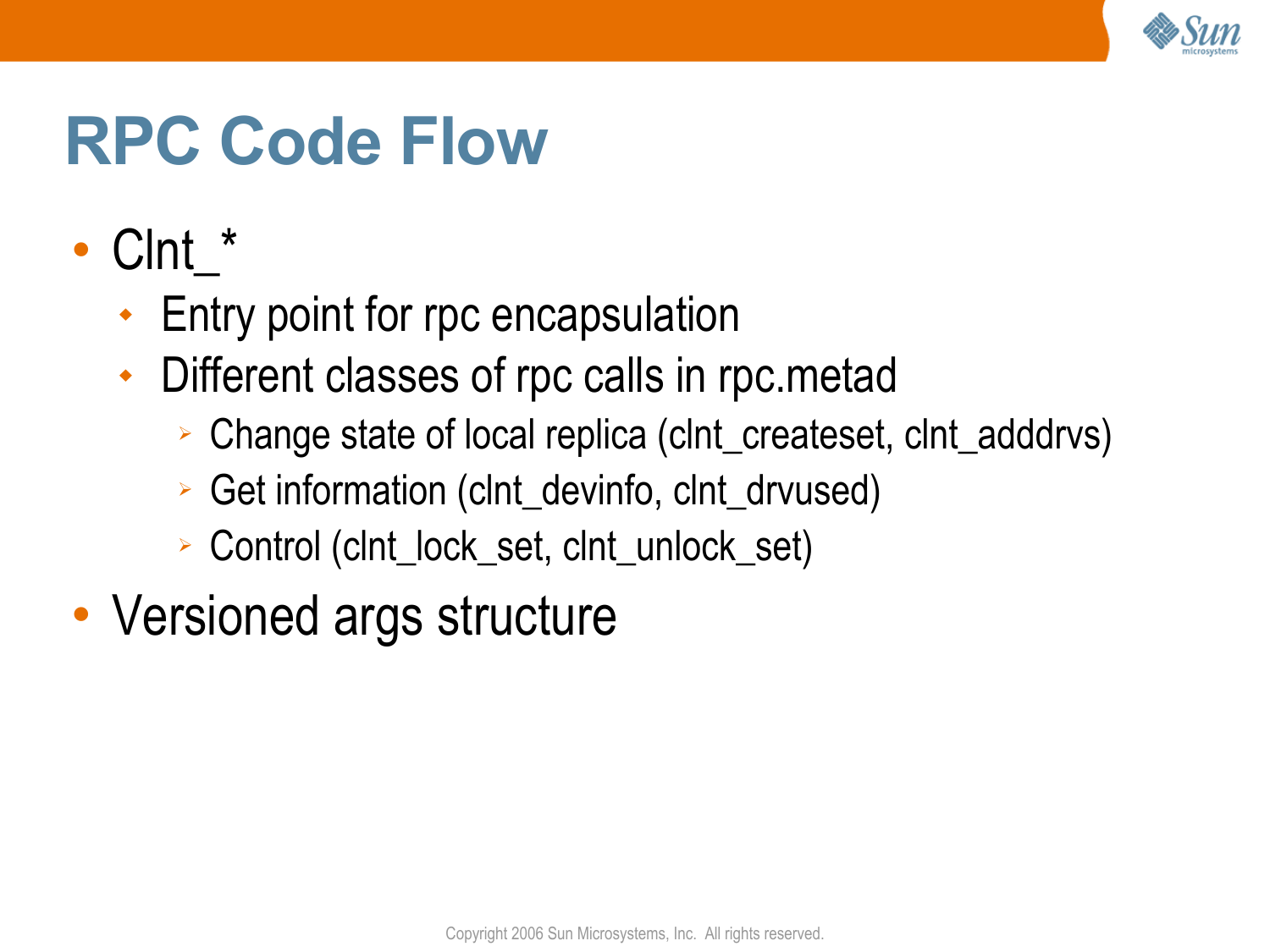

## **clnt\_addhosts**

int

)

{

#### clnt\_addhosts(

| char        | *hostname, |
|-------------|------------|
| mdsetname t | *sp,       |
| int         | node c,    |
| char        | **node_v,  |
| md error t  | *ep        |

CLIENT \*clntp; mdrpc\_host\_args \*args; mdrpc\_host\_2\_args v2\_args; mdrpc\_generic\_res res; int version;

```
(void) memset(&res, 0, sizeof {\rm (res)}); 2006 Sun Microsystems, Inc. All rights reserved.
/* initialize */
mdclrerror(ep);
(void) memset(&v2_args, 0, sizeof (v2_args));
```
- hostname is the name of the node to add the specified nodes to
- node v is the set of node names being added
- mdrpc\_host\_args is the version 1 over the wire structure
- mdrpc\_host\_2\_args is the version 2 over the wire structure
- mdrpc\_generic\_res is the structure that contains values returned from this call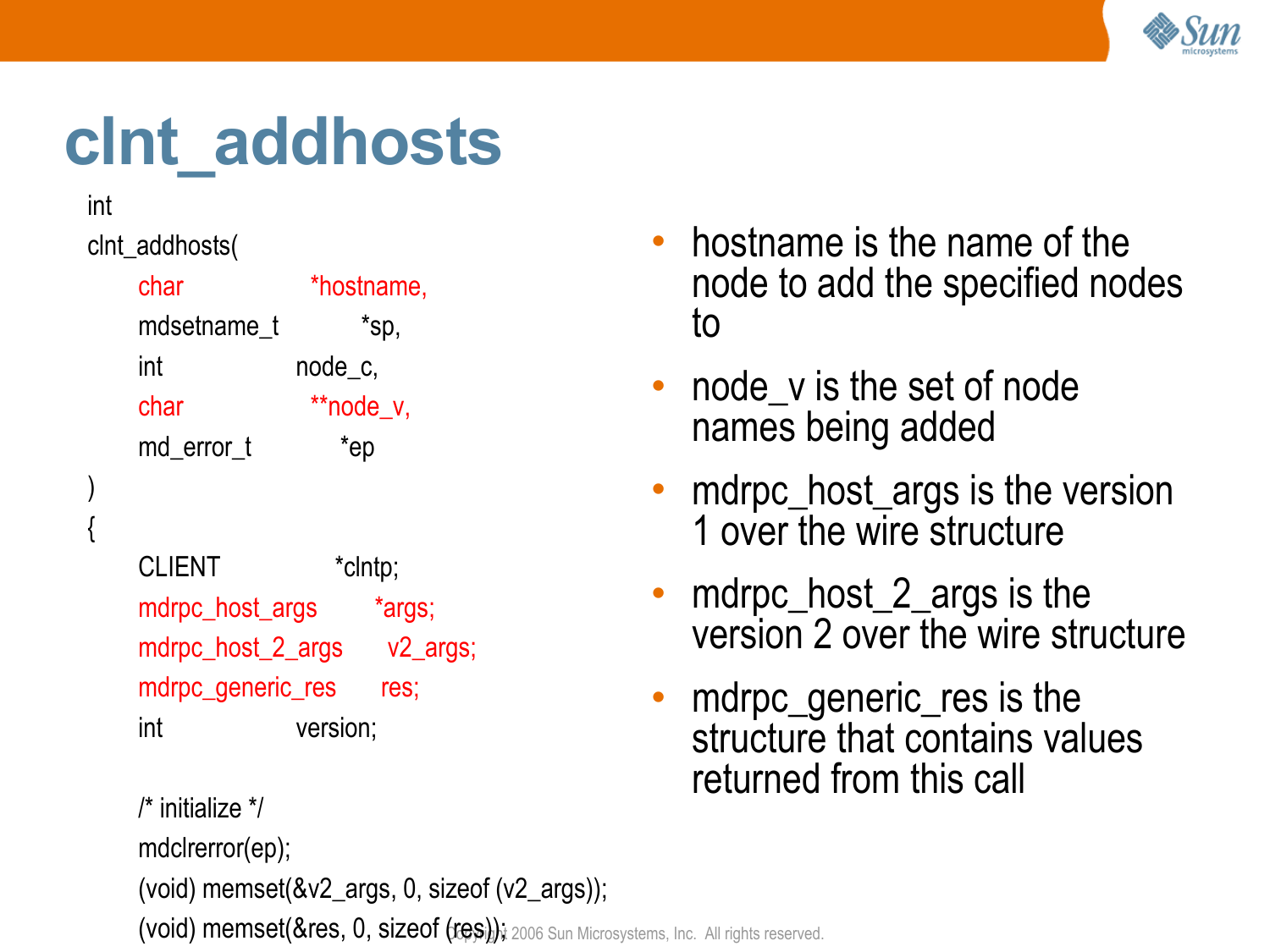

## **clnt\_addhosts – build the arguments**

```
 /* build args */
```

```
v2 args.rev =
MD_METAD_ARGS_REV_1;
```

```
 args =
&v2_args.mdrpc_host_2_args_u.rev1;
```

```
args-{}sp = sp;
```

```
 args->cl_sk = cl_get_setkey(sp->setno, sp-
>setname);
```

```
 args->hosts.hosts_len = node_c;
```

```
 args->hosts.hosts_val = node_v;
```
• The version 2 args are normally a superset of the version 1 arguments so encapsulate them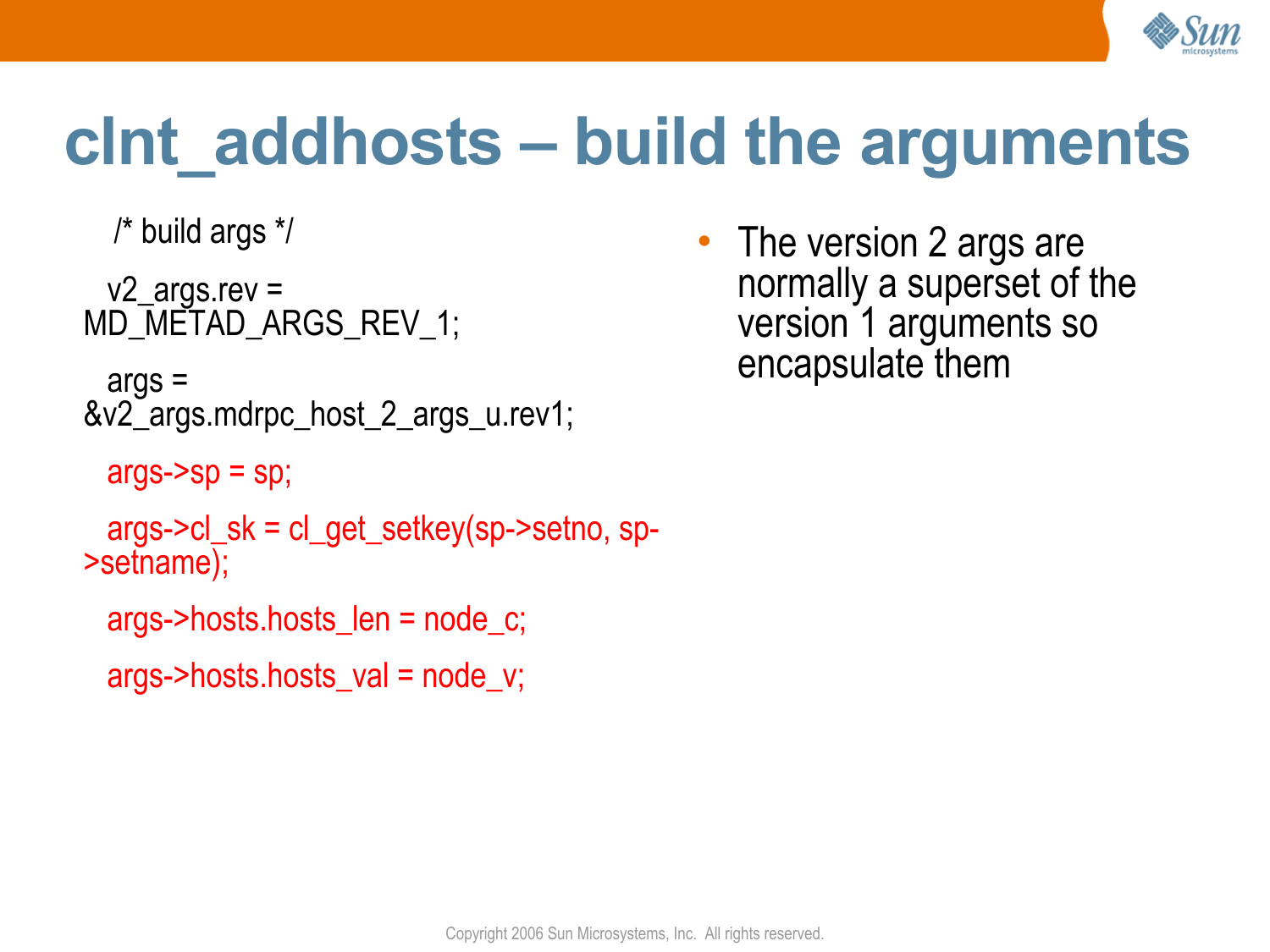

#### **clnt\_addhosts – run on current node**

 $\prime$ \* do it \*/

 if (md\_in\_daemon && strcmp(mynode(), hostname) ==  $0$ ) {

int bool;

```
bool =mdrpc_addhosts_2_svc(&v2_args,
&res, NULL);
      assert(bool == TRUE);
```

```
 (void) mdstealerror(ep,
&res.status);
```
• If the hostname is the current node then call the function directly rather than through rpc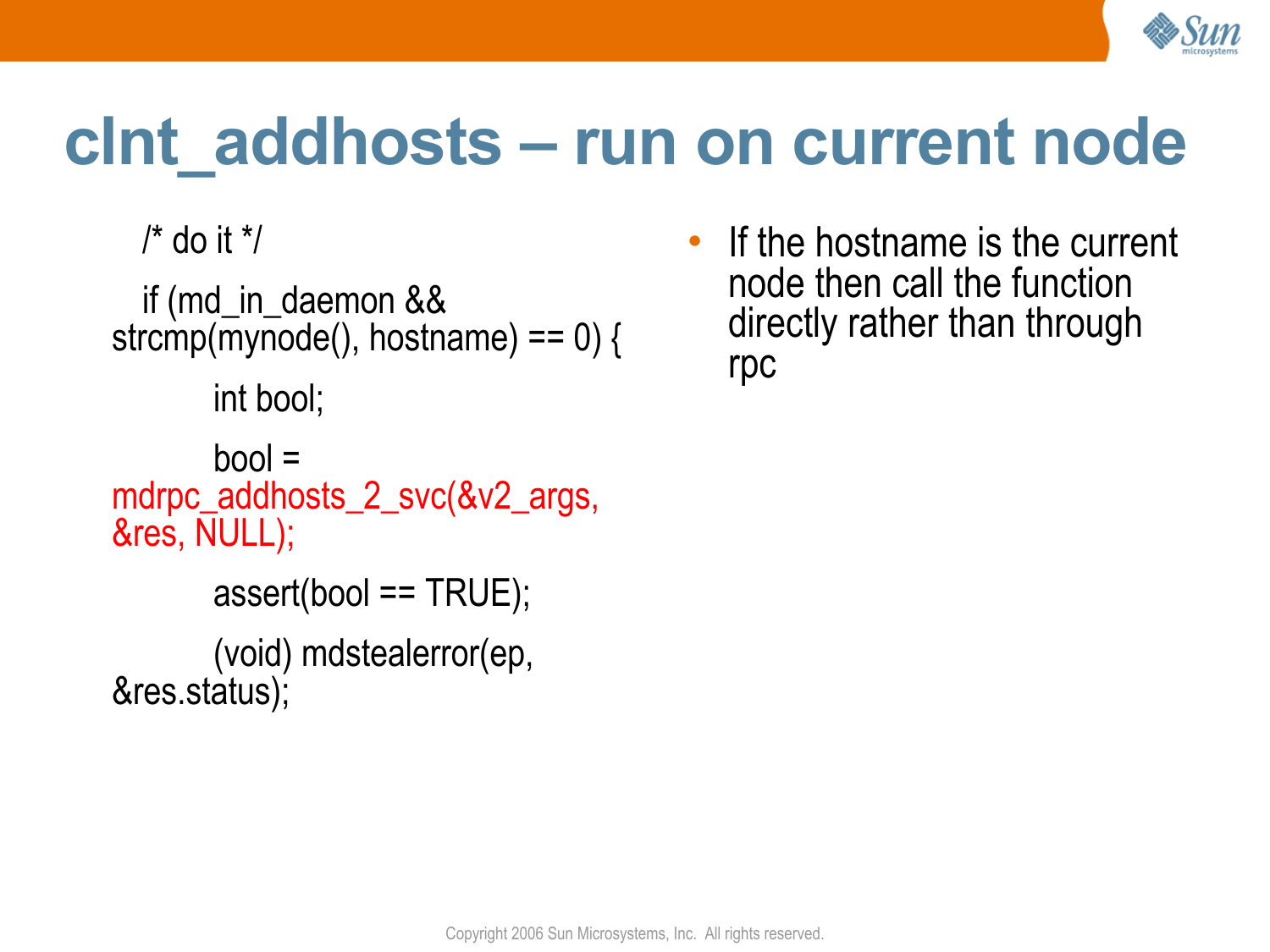

# **clnt\_addhosts – set up for rpc call**

} else {

```
if ((clntp = metarpcopen(hostname, CL_LONG_TMO, ep)) == NULL)
    return (-1);
```
/\*

\* Check the client handle for the version and invoke \* the appropriate version of the remote procedure

\*/

CLNT\_CONTROL(clntp, CLGET\_VERS, (char \*)&version);

- **Metarpcopen** 
	- Verifies that the core SMF services are enabled
	- Try to create a version 2 client handle by default. If this fails then attempt to create a version 1 client handle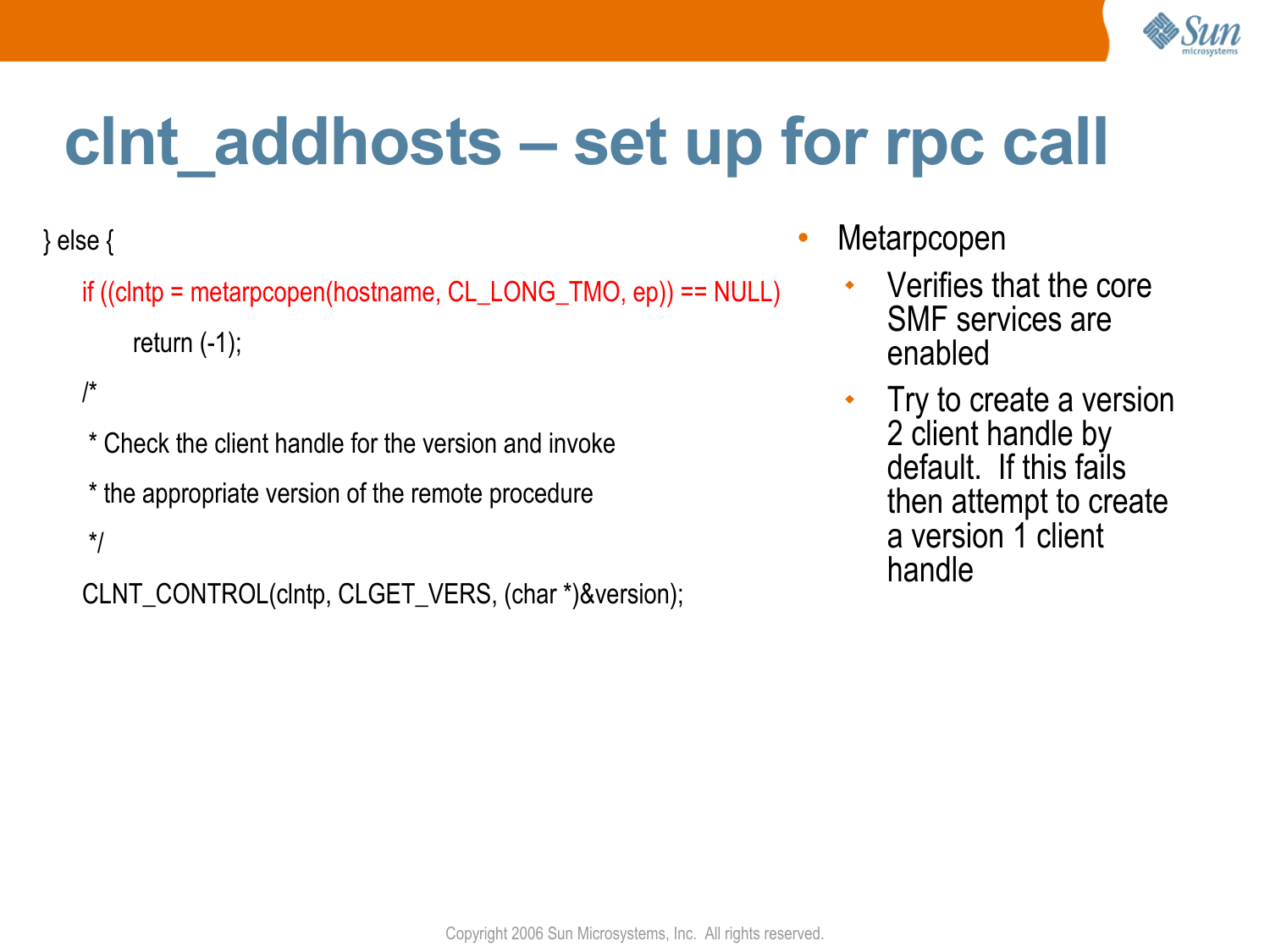

#### **clnt\_addhosts – make rpc call**

```
if (version == METAD_VERSION) \frac{7}{3} version 1 \frac{3}{7}if (mdrpc_addhosts_1(args, &res, clntp) != RPC_SUCCESS)
          (void) mdrpcerror(ep, clntp, hostname,
         dgettext(TEXT_DOMAIN, "metad add hosts"));
     else
          (void) mdstealerror(ep, &res.status);
} else {
     if (mdrpc_addhosts_2(&v2_args, &res, clntp) !=
       RPC_SUCCESS)
          (void) mdrpcerror(ep, clntp, hostname,
          dgettext(TEXT_DOMAIN, "metad add hosts"));
     else
          (void) mdstealerror(ep, &res.status);
```

```
metarpcclose(clntp);
```
}

}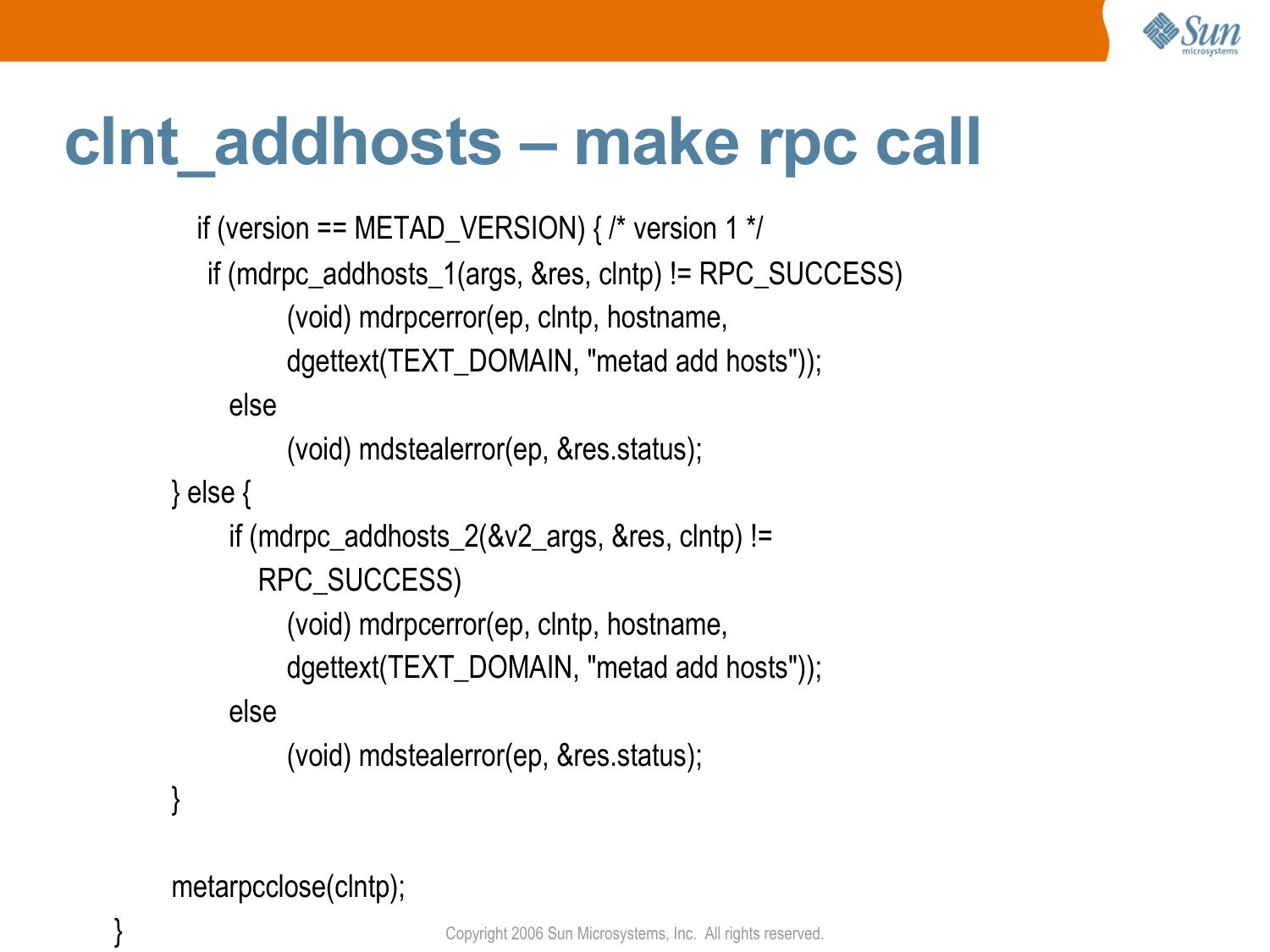

#### **Main Line Flow**

- There are variations in the flow based upon whether this is an Oban, autotake, or traditional diskset
- This code walkthrough is for a traditional diskset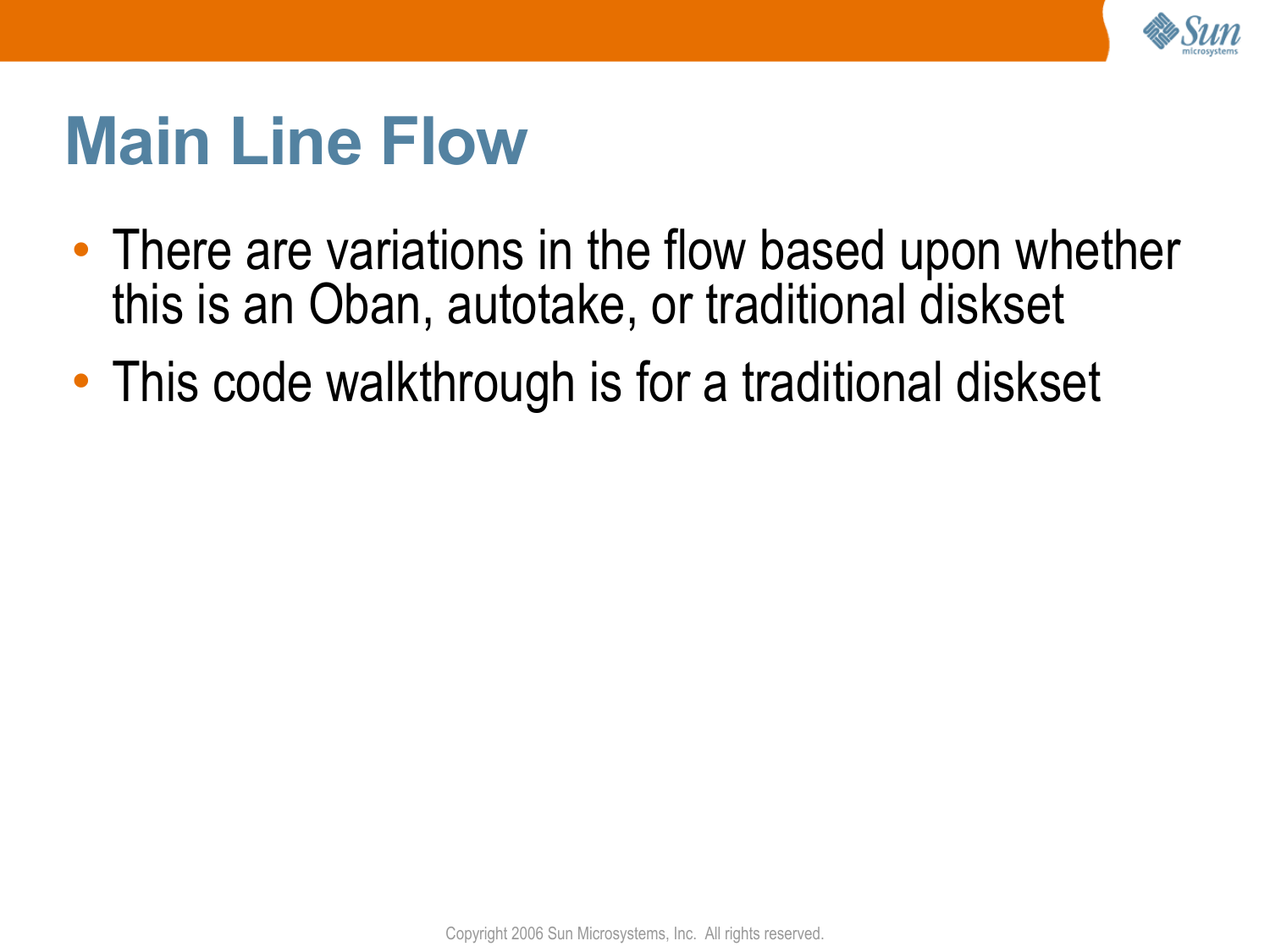

## **Metaset – setup and cmd line parse**

- Bind SunCluster library
	- Proxy commands to primary node if applicable
	- $\blacklozenge$ If the dlopen of the libsds\_sc.so.1 library fails then all of the sdssc\_\* functions will be bound to 'not\_bound' which simply returns SDSSC\_NOT\_BOUND
- Open admin device
	- Kernel level called via joctls
- Install signal handlers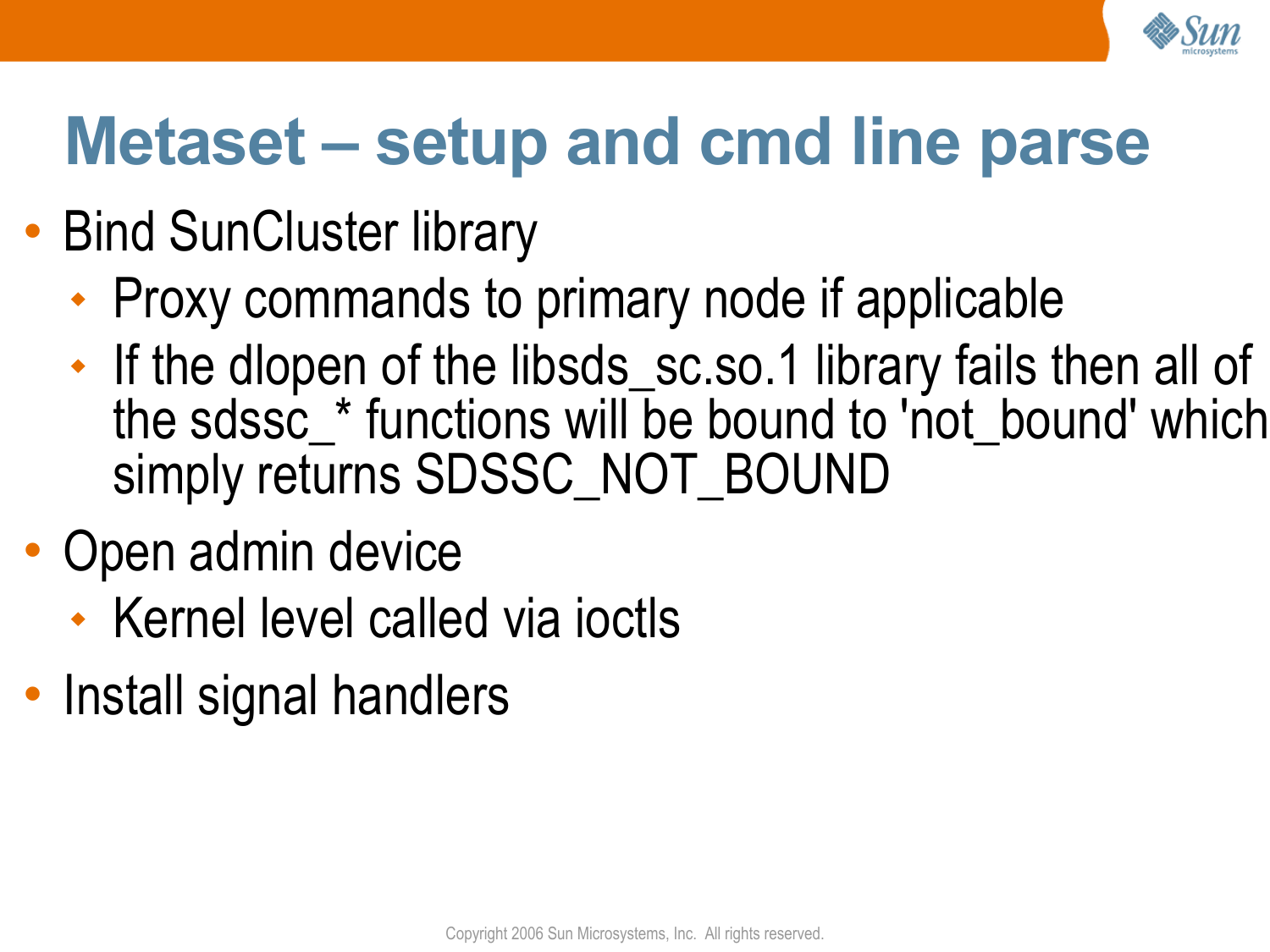

### **Metaset – local sanity checks**

- Parse the command line parameters
	- Test for conflicting parameters
- Check for root privs
	- Must run as root for anything other than printing set info
- Get a lock on the local set
	- Necessary since the local replica will be updated
- Verify that all of the nodes specified on the command line are unique and valid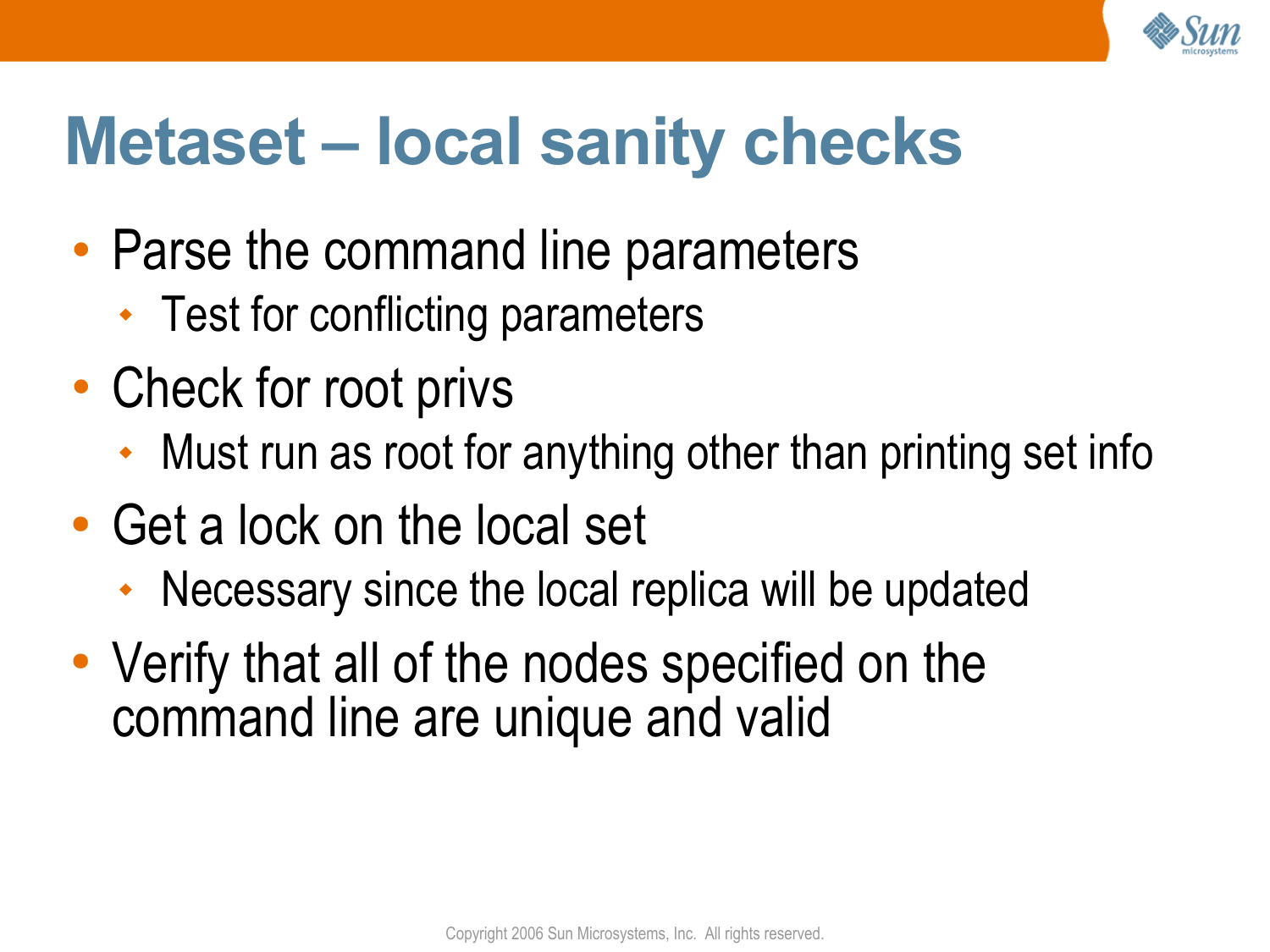

#### **Metaset – create\_set checks**

- Verify that the current node is in the new diskset node list
- Verify that the setname is not already being used on any of the nodes. This is done by checking the setrecord cache in rpc.metad (clnt\_getset)
- Find a set number that is not being used on any of the nodes
	- Start with the first available on the current node and check on all nodes until an available set number is found or we run out of set numbers (clnt\_setnumbusy)
- Check the setname for valid syntax
- Verify that the link, '/dev/md/<diskset>' does not exist on any of the nodes and verify again that the set name is not in the setrecord cache (clnt\_setnameok)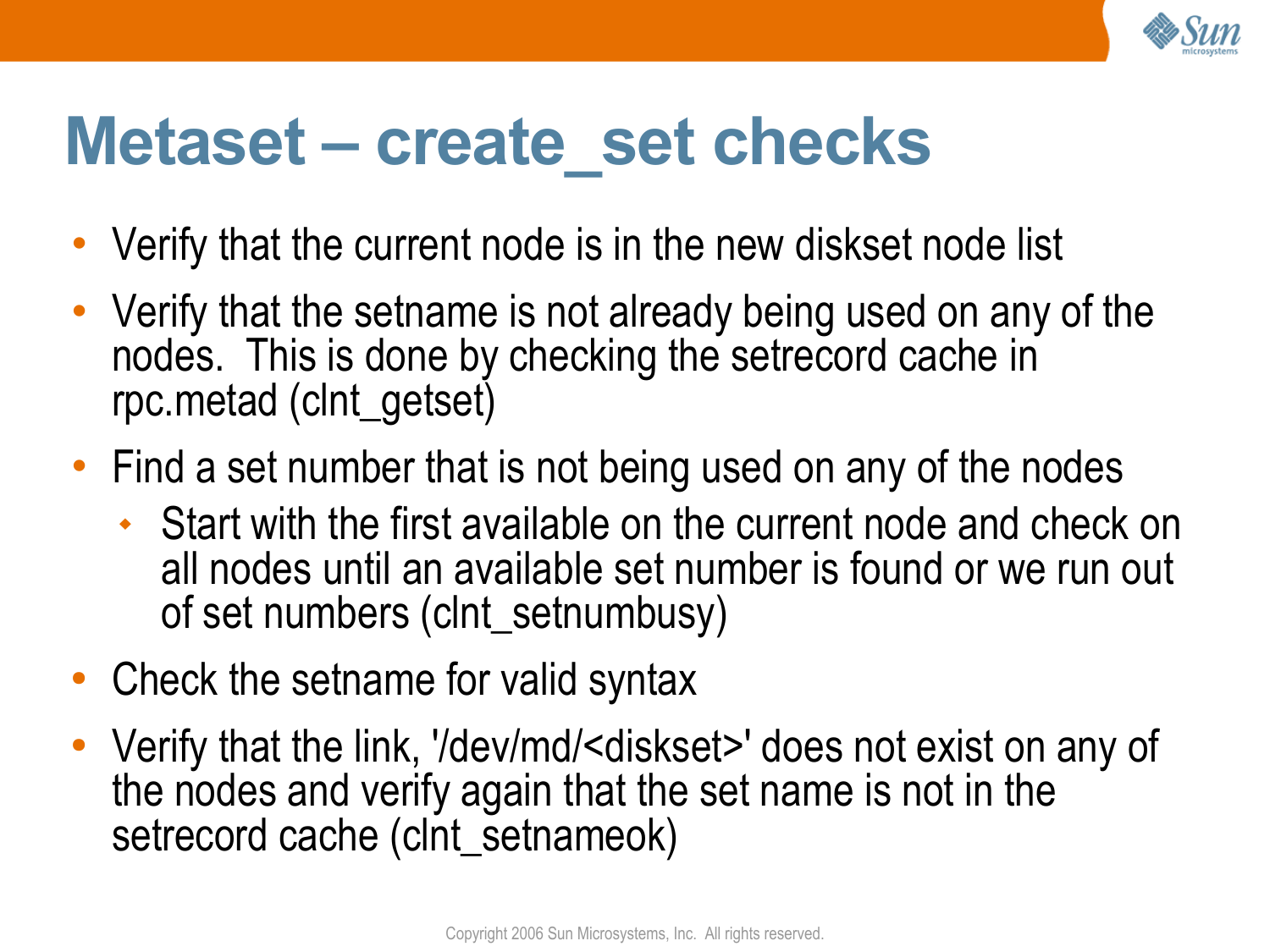

#### **Metaset – create\_set create the set**

- Get a lock on the set on all nodes (cint\_lock\_set)
- Create the set on all of the nodes (clnt\_createset)
	- Get the next user record number by calling metaioctl with MD\_DB\_USERREQ
	- Turn on the SVM diskset SMF services if they are not already on
	- Commit the set USER record
- Release the lock on all of the nodes (clnt\_lock\_??)